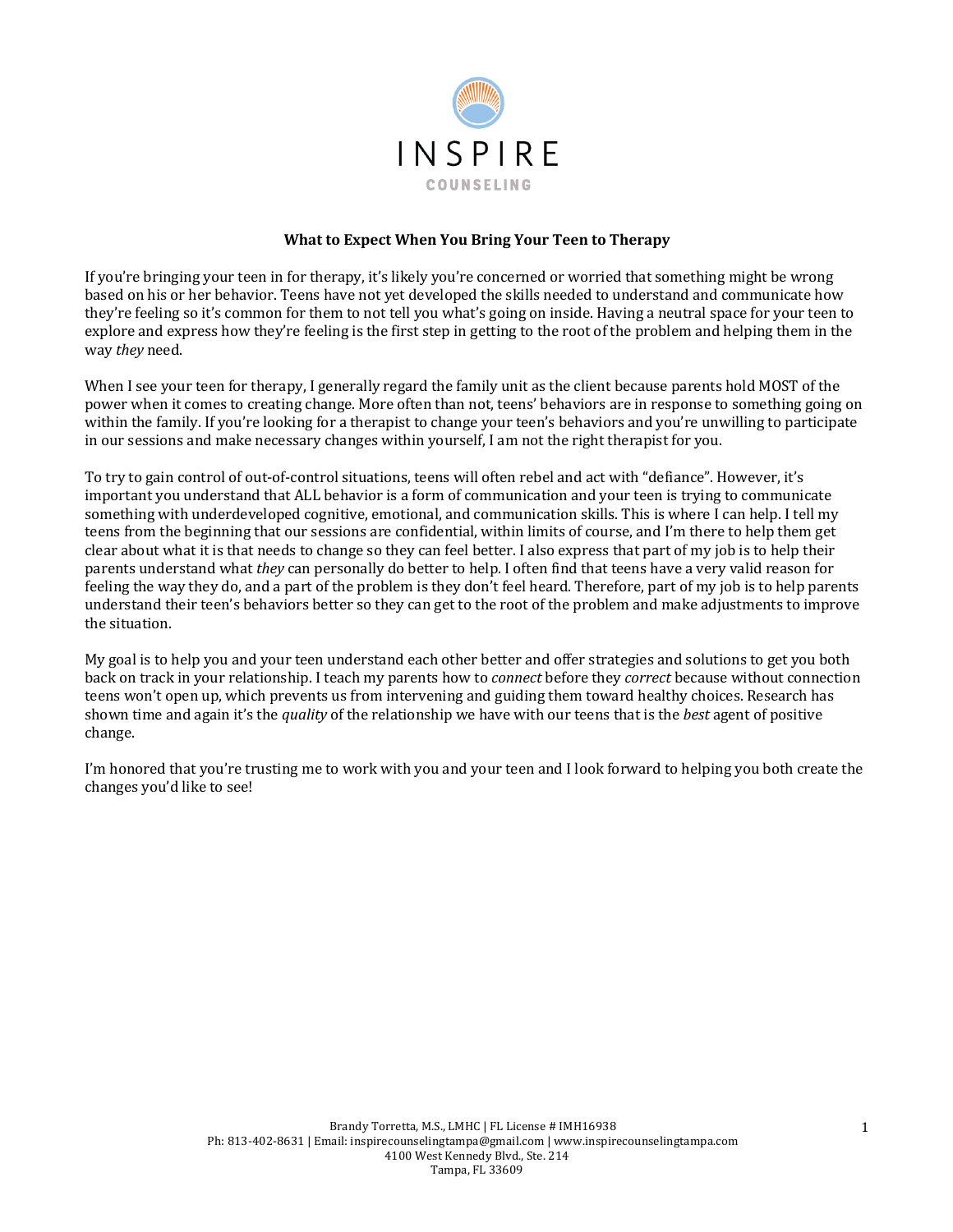

## **Teen Intake Form**

A thorough assessment is important because it can provide your counselor with helpful information about your child's background that could assist in his/her treatment. In an effort to ensure your counselor can spend in-session time on what is most important to you instead of collecting this information, we ask that you complete this packet in its entirety and bring it with you to your child's first appointment. Please read carefully as there is important information about policies, your rights, and consent to treatment.

| Are you (parent/parents) willing to be an active participant in your child's treatment? Y N                     |  |  |  |
|-----------------------------------------------------------------------------------------------------------------|--|--|--|
|                                                                                                                 |  |  |  |
|                                                                                                                 |  |  |  |
|                                                                                                                 |  |  |  |
| Does your child have any previous mental health diagnosis? If yes, what is the diagnosis and what age were they |  |  |  |
|                                                                                                                 |  |  |  |
|                                                                                                                 |  |  |  |
| What do you hope to accomplish or change by seeking counseling at this time?                                    |  |  |  |
|                                                                                                                 |  |  |  |
|                                                                                                                 |  |  |  |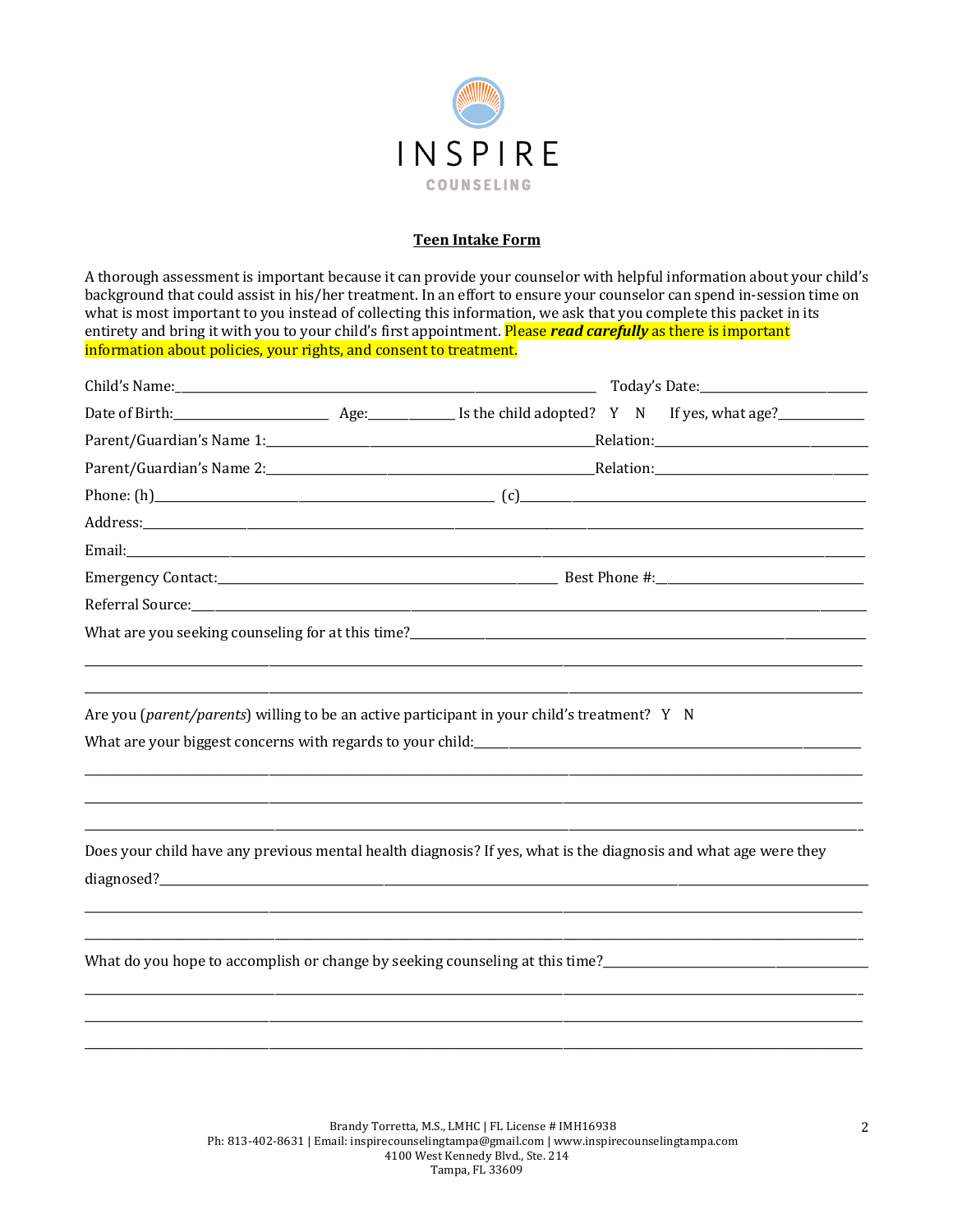

Please describe any symptoms your child is experiencing (*intensity* 1-10; 1 being low and 10 being extreme):

| <b>Main Symptoms &amp;</b><br><b>Behaviors</b> | Intensity<br>$(\text{rate } 1 -$<br>10) | How often do you<br>notice<br>symptoms/behaviors<br>occurring? | How long do symptoms/behaviors last? |
|------------------------------------------------|-----------------------------------------|----------------------------------------------------------------|--------------------------------------|
|                                                |                                         |                                                                |                                      |
|                                                |                                         |                                                                |                                      |
|                                                |                                         |                                                                |                                      |
|                                                |                                         |                                                                |                                      |

List any major life changes, trauma, surgeries, serious injuries, or illnesses your child has experienced and age they occurred:

> •  $\qquad \qquad \bullet$   $\qquad \qquad \bullet$   $\qquad \qquad \bullet$   $\qquad \qquad \bullet$   $\qquad \qquad \bullet$   $\qquad \bullet$   $\qquad \bullet$   $\qquad \bullet$   $\qquad \bullet$   $\qquad \bullet$   $\qquad \bullet$   $\qquad \bullet$   $\qquad \bullet$   $\qquad \bullet$   $\qquad \bullet$   $\qquad \bullet$   $\qquad \bullet$   $\qquad \bullet$   $\qquad \bullet$   $\qquad \bullet$   $\qquad \bullet$   $\qquad \bullet$   $\qquad \bullet$   $\qquad \bullet$   $\qquad \bullet$   $\qquad$ • \_\_\_\_\_\_\_\_\_\_\_\_\_\_\_\_\_\_\_\_\_\_\_\_\_\_\_\_\_\_\_\_\_\_\_\_\_\_\_\_\_\_\_\_\_\_\_\_\_\_\_\_\_\_\_\_\_\_\_\_\_\_\_\_\_\_\_\_\_\_\_\_\_\_\_\_\_\_\_\_\_\_\_\_\_\_\_\_\_\_\_\_\_\_\_\_  $\bullet$   $\hspace{0.2cm}$   $\hspace{0.2cm}$   $\hspace{0.2cm}$   $\hspace{0.2cm}$   $\hspace{0.2cm}$   $\hspace{0.2cm}$   $\hspace{0.2cm}$   $\hspace{0.2cm}$   $\hspace{0.2cm}$   $\hspace{0.2cm}$   $\hspace{0.2cm}$   $\hspace{0.2cm}$   $\hspace{0.2cm}$   $\hspace{0.2cm}$   $\hspace{0.2cm}$   $\hspace{0.2cm}$   $\hspace{0.2cm}$   $\hspace{0.2cm}$  • \_\_\_\_\_\_\_\_\_\_\_\_\_\_\_\_\_\_\_\_\_\_\_\_\_\_\_\_\_\_\_\_\_\_\_\_\_\_\_\_\_\_\_\_\_\_\_\_\_\_\_\_\_\_\_\_\_\_\_\_\_\_\_\_\_\_\_\_\_\_\_\_\_\_\_\_\_\_\_\_\_\_\_\_\_\_\_\_\_\_\_\_\_\_\_\_  $\bullet$  . The contribution of the contribution of the contribution of the contribution of the contribution of the contribution of the contribution of the contribution of the contribution of the contribution of the contributi

Please check all that apply or have applied to your child or your family at any point in their life:

| $\Box$ Abuse (sexual, physical, mental, emotional) | $\Box$ Self-Harm Behaviors            | $\Box$ Sleep Problems          |
|----------------------------------------------------|---------------------------------------|--------------------------------|
| $\Box$ Acting Out                                  | $\Box$ Running Away from Home         | $\Box$ Suicidal Talk/Attempts  |
| $\Box$ Divorce                                     | $\Box$ Mood Swings                    | $\Box$ Homicidal Talk/Attempts |
| $\Box$ Bedwetting                                  | $\Box$ Sexual Concerns                | $\Box$ Family Conflict in Home |
| $\Box$ Bullying/ Being Bullied                     | $\Box$ Fear                           | $\Box$ Domestic Violence       |
| $\Box$ Nail biting                                 | $\Box$ Panic Attacks                  | $\Box$ Withdrawn               |
| $\Box$ Nightmares                                  | $\Box$ Migraines or Chronic Headaches | $\Box$ Attention Problems      |
| $\Box$ Academic Problems                           | $\Box$ Grief/Loss                     | $\Box$ Fighting                |
| $\Box$ Peer Conflict                               | $\Box$ Excessive Worrying             |                                |
| $\Box$ Eating/Appetite Problems                    | $\Box$ Shyness                        |                                |
| $\Box$ Low Self-Esteem or Insecurity               | $\Box$ Physical Abuse                 |                                |
| $\Box$ Lying                                       | $\Box$ Depression                     |                                |
| $\Box$ Aggressive Behavior                         | $\Box$ Anxiety                        |                                |
| $\Box$ Fire Setting                                | $\Box$ Stress                         |                                |
| $\Box$ Cruelty Toward Animals                      | $\Box$ Temper Tantrums                |                                |
| $\Box$ Intense Anger or Rage                       | $\Box$ Excessive Crying               |                                |
|                                                    |                                       |                                |

Brandy Torretta, M.S., LMHC | FL License # IMH16938 Ph: 813-402-8631 | Email: inspirecounselingtampa@gmail.com | www.inspirecounselingtampa.com 4100 West Kennedy Blvd., Ste. 214 Tampa, FL 33609

Has your child ever received psychological, psychiatric, drug or alcohol treatment or counseling services before?

3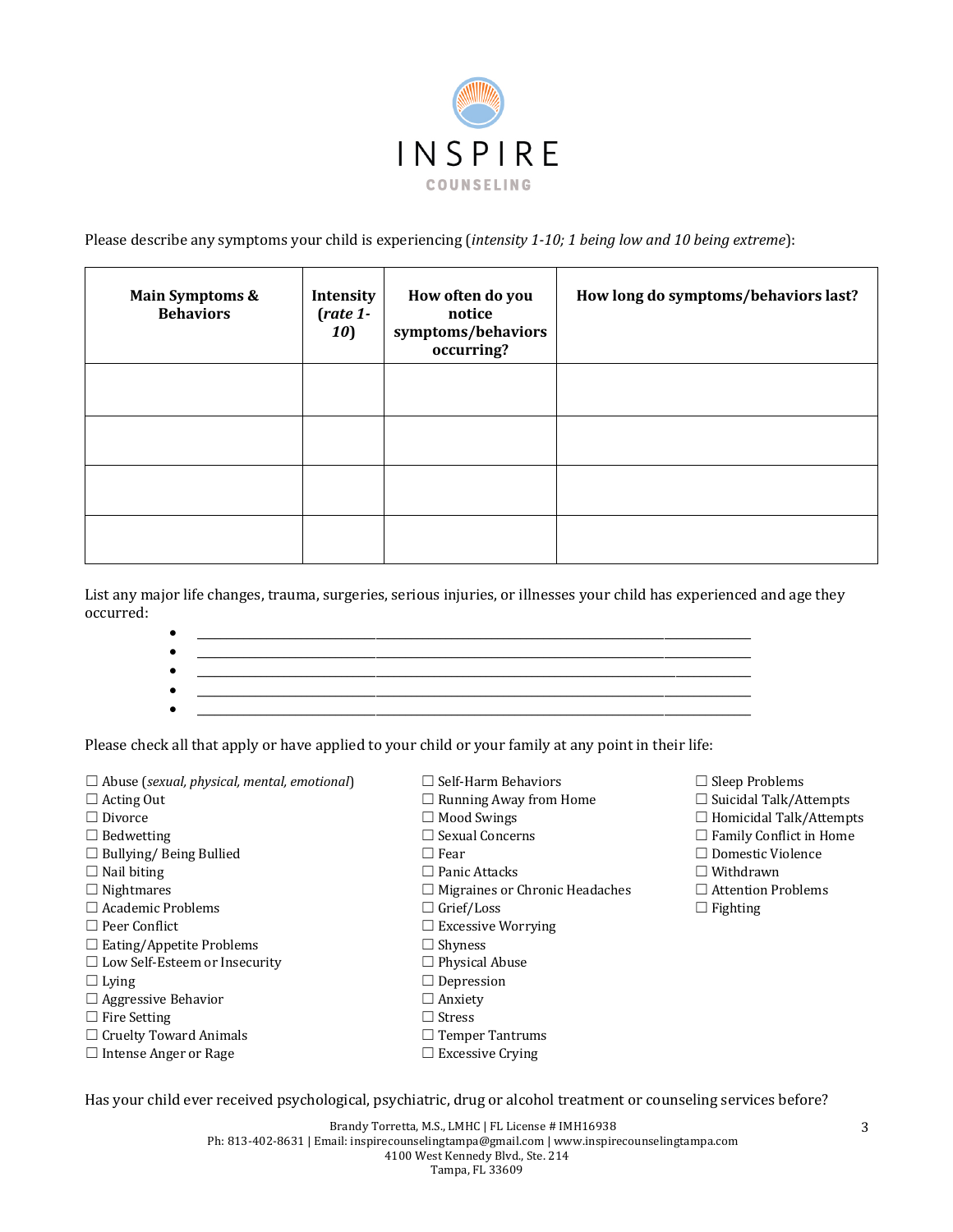

Is your child currently taking any medications for a mental health, psychiatric, emotional, or behavioral problems? If yes, please explain:

## **Education Information**

Name of School:

Positive elements of school experience (favorite subjects, academic progress, supportive teachers, peer relationships):

Negative elements of school experience (academic difficulties, behavioral issues, peer/teacher issues):

Is your child involved in extra curricula activities outside of school? If so, please list:\_\_\_\_\_\_\_\_\_\_\_\_\_\_\_\_\_\_\_

## **Health History**

Does your child have any issues related to sleep or bedtime?\_\_\_\_\_\_\_\_\_\_\_\_\_

To your knowledge, does your child use any substances (alcohol, cigarettes, illegal drugs, steroids, over the counter drugs, marijuana, etc.)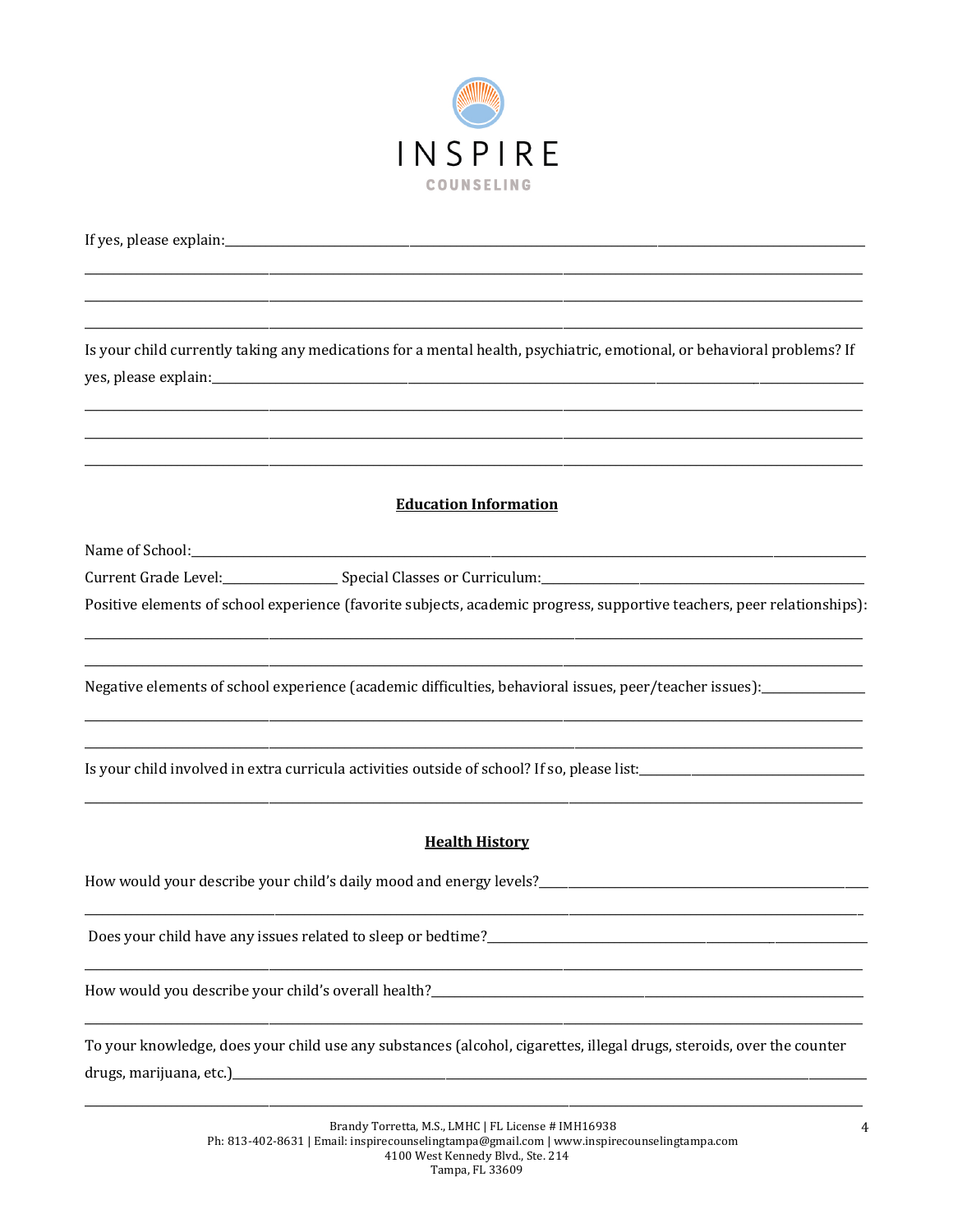

List all medical providers your child is currently seeing (physician, psychologist, nutritionist, etc.): \_\_\_\_\_\_\_\_\_\_\_\_\_\_\_\_\_\_\_\_\_\_\_\_\_\_\_\_\_\_

List all current medications your child is currently taking (include dosage levels and reasons):

#### **Family Relationship History**

Does your family have a history of any medical or mental health conditions? If yes, please explain:

Has your child experienced any significant losses or stressors? If yes, please explain:

Briefly describe your child's level of social support and peer relationships:

How would you describe your child's relationships with his/her family?\_\_\_\_\_\_\_\_\_\_\_\_\_\_\_\_\_\_\_\_\_\_\_\_\_\_\_\_\_\_

Briefly describe your child's temperament:

What are your expectations for therapy?\_\_\_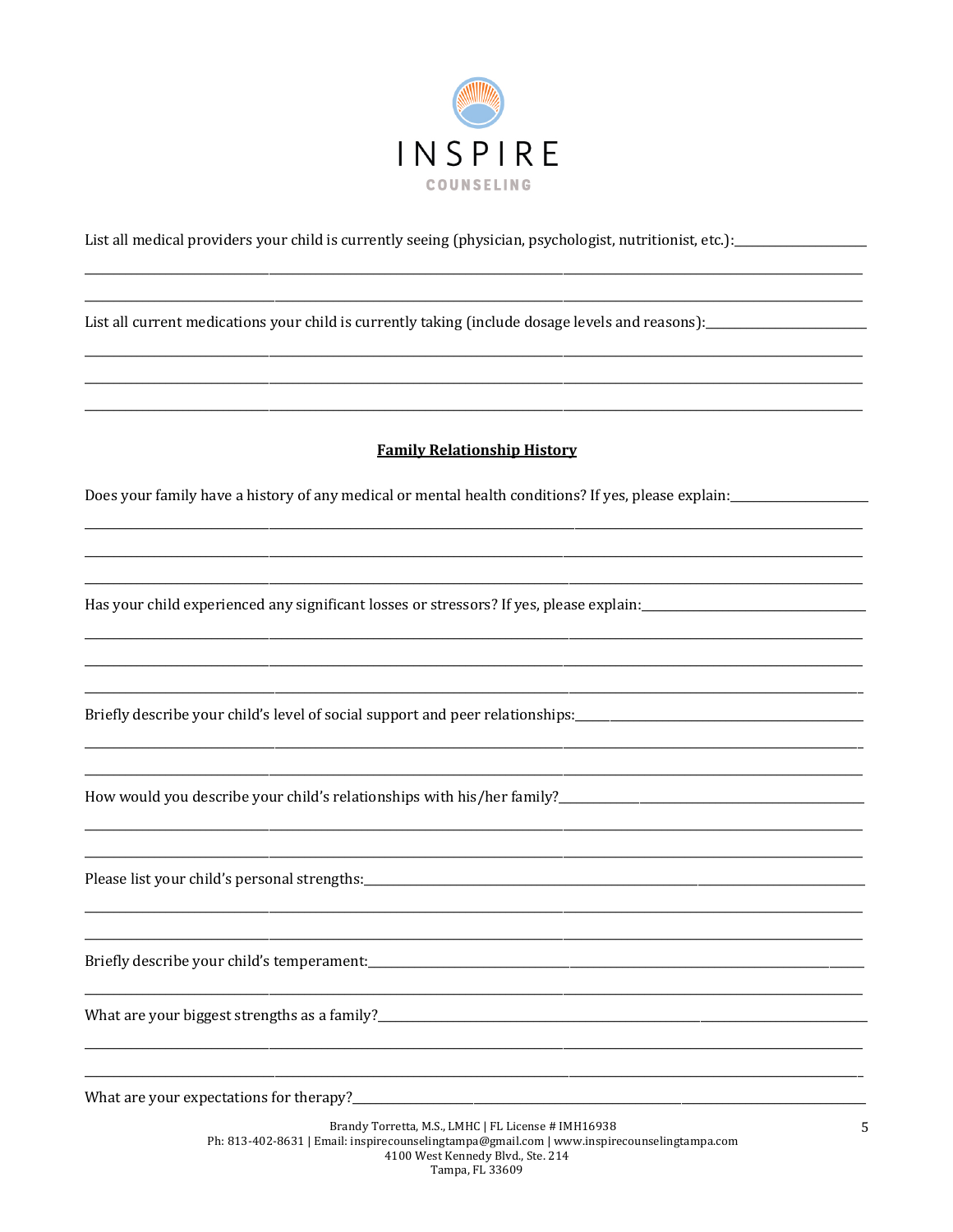

Is there anything else you think would be important for me to know for successful treatment? If so, please explain: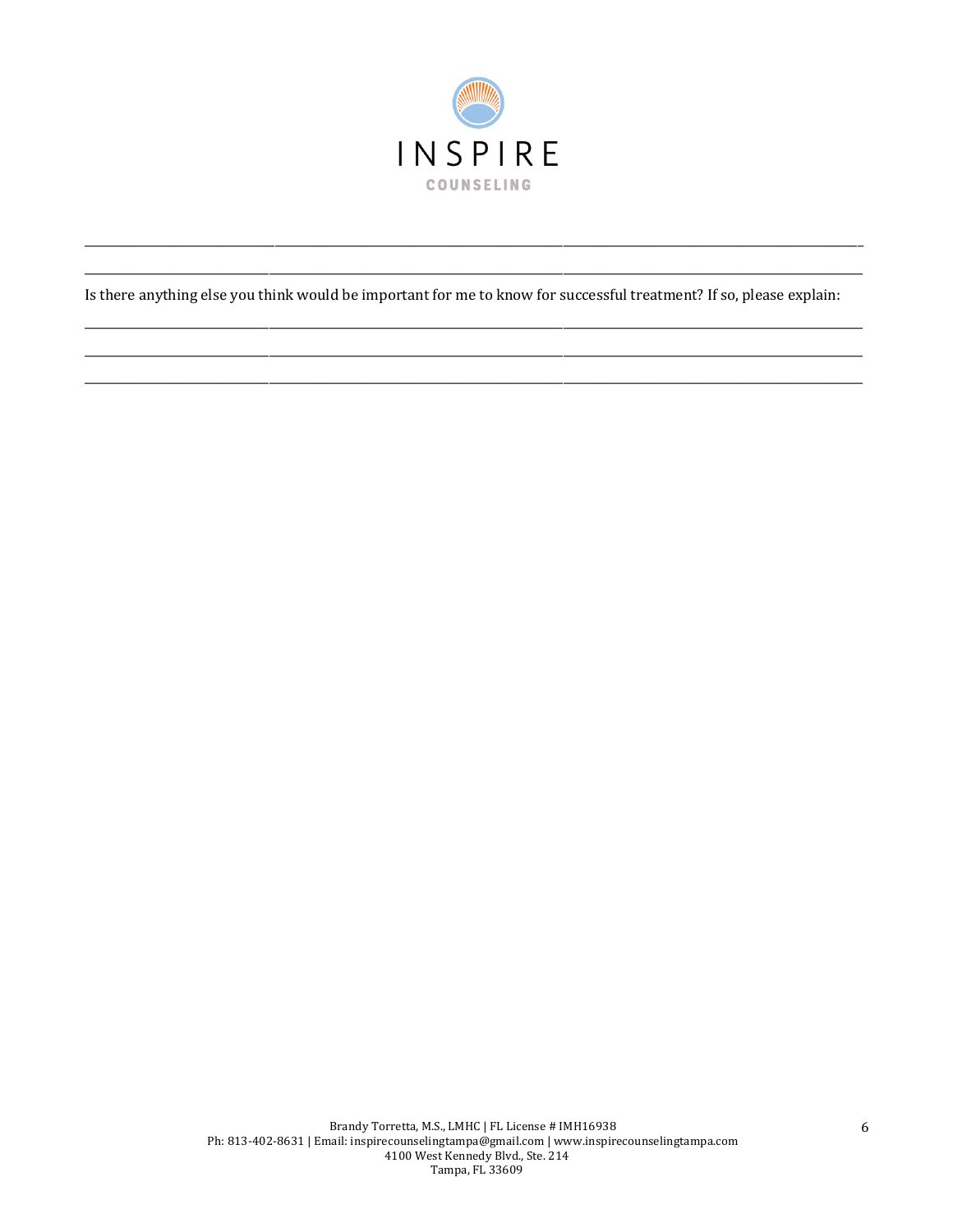

# **Policies and Consent to Treatment**

## **PLEASE INITIAL TO INDICATE YOU HAVE READ OF UNDERSTAND EACH POLICY**

**\_\_\_\_\_\_Financial Policy**: Full payment is due at time of service (unless prior arrangements have been made). Please note that your Brandy Torretta *does not* accept insurance at this time and you are solely responsible for making payments in a timely manner. You will be charged a \$35 *fee for any declined payments in addition to your full* **session payment**. Unpaid balances may be turned over for collection or reported to the state's attorney's office. Understanding this policy is important to our relationship. Please feel free to ask if you have any questions about this policy. 

**Lancellation Policy**: Please help me serve you and others better by keeping your scheduled appointments. If you need to reschedule or cancel an appointment, please do so 24 hours in advance to avoid being charged your full session fee. *You will be charged your full session fee for any missed appointments and cancellations made after* **24 hours.** The 24-hour cancelation policy allows me to offer the appointment to another client who may need to be seen. Brandy Torretta reserves the right to require prepayment in order to schedule subsequent appointments.

**Confidentiality**: Federal and State laws protect your confidentiality (see 42 U.S.C 290dd-3 and 290ee-3 for Federal laws and 42 CFR Part 2, 491.0147 FL). Brandy Torretta will not share information with any person outside of Inspire Counseling, LLC without your written permission, except as required by law. Information obtained from minors is not generally shared with parents without permission. HIPPA (Health Insurance Portability and Accountability Act) laws allow you to access your file and protect the electronic transfer of information.

**Limits to Confidentiality**: Federal regulations do not protect from disclosure of information related to clients' involvement in a crime against property or person(s). Brandy Torretta is required under Florida state law to report suspected abuse of a child, elderly person, or an individual(s) with a disability. Brandy Torretta may share limited information in the event of a medical emergency or in the event of a specialized court order signed by a judge. Brandy Torretta has the option of breeching confidentiality if you report a specific plan or intent to cause life threatening bodily harm to yourself or another person(s).

**\_Consent to Treatment**: I am voluntarily seeking outpatient counseling from Brandy Torretta at Inspire Counseling, LLC. I understand that I have rights and responsibilities regarding my participation in treatment, including the right to discontinue therapy at any time. I am strongly encouraged to discuss my treatment plan and progress in treatment with Brandy Torretta. Brandy Torretta will also discuss alternative treatments as well as the benefits and risks associated with therapy. With my signature below, I acknowledge that I have read, understand, *and agree to all of the information above and consent to treatment from Brandy Torretta at Inspire Counseling,*  LLC. I also acknowledge that I have been given a copy of HIPPA/Privacy Practices implemented at Inspire Counseling, LLC. Please note that individual counseling sessions are 50 minutes in length. Please note that Brandy Torretta does not provide emergency services and you are to call 911 for medical or mental health crisis/emergencies.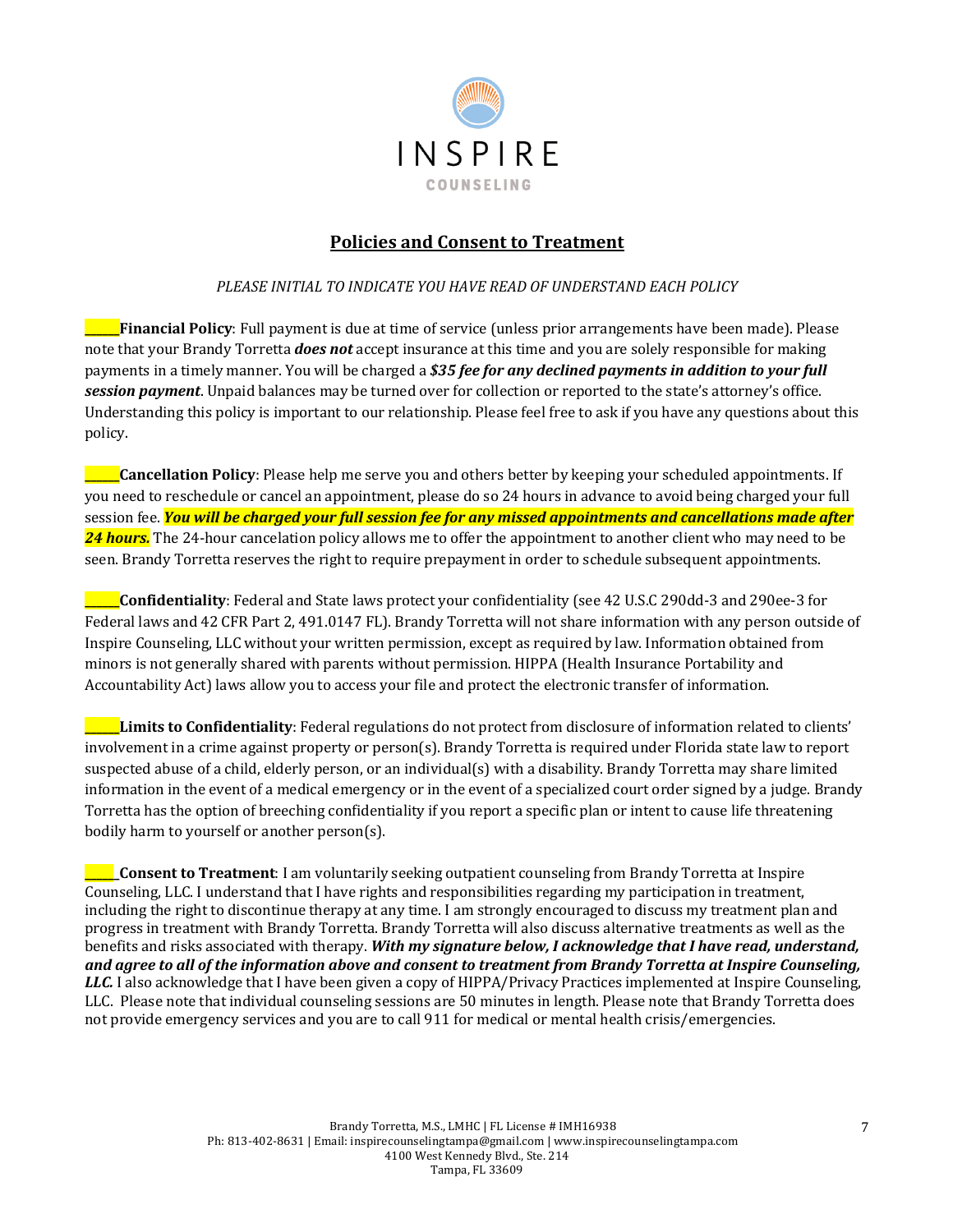

# **Notice of Privacy Practices**

As a licensed mental health provider, I am required by federal and state laws to protect your privacy. The **Health Information Portability & Accountability Act (HIPPA)** establishes limits on how our health information may be used and shared and how it must be protected. When Florida laws protecting your health records are more restrictive than federal laws, I must abide by the Florida laws. The following *Notice of Privacy Practices* will tell you about the ways I may use and share mental health information about you. It will also describe your rights and my obligations regarding the use and disclosure of your mental health information.

## **My Pledge to You Regarding Your Mental Health Information**

The privacy of your mental health information is important to me. I create a record of the treatment you receive from me to provide you with quality treatment and to comply with certain legal requirements. I understand this information is personal and I am committed to protecting it.

#### **This Notice of My Privacy Practices Describes:**

- How and to what extent the privacy of your Protected Health Information is guaranteed.
- How your Protected Health Information may be used and disclosed.
- How you may access portions of your Protected Health Information and the procedure for doing so.

#### **Your Protected Health Information (PHI)**

Your PHI includes any *individually identifiable information* created or received about you. Specifically, it includes identification of symptoms, diagnosis, medications, treatment, appointment dates and times, session summaries, and payment history.

#### Use and Disclosure of Your Protected Health Information (PHI)

- I will not share with your managed care company (insurance) or Employee Assistance Program (EAP) the PHI required to obtain authorization to treat you and to bill for your treatment services.
- I will not share your PHI with another therapist or treatment facility.
- I will not share your PHI with any other individual, including family members, except in the case of minor children.
- I am required by law to report abuse and/or neglect of children, elderly, and persons with disabilities to the proper authorities. This report may, of necessity, include your PHI.
- I am required by law to take immediate action, including the release of your PHI, if I believe that you or someone else is at imminent risk of harm.
- I may share your PHI with my Clinical Supervisor, Misty Lee Fenton, LMHC whom has agreed to abide by the terms of my Notice of Privacy Practices.
- I may disclose your PHI in response to a court order, subpoena, warrant, summons, or similar legal process.
- I may disclose your PHI as required by federal, state, or local law.

#### **Your Privacy Rights**

- With the exception of the purposes listed above, you have the **right to decide** if your PHI is given out to a third party and to specify what information is given. You do this by completing and signed the **Authorization** for Release of Confidential Information form provided by your counselor upon request. You may revoke this consent at any time.
- You have the **right to review** and get copies of your PHI with certain exceptions. This request must be in writing and there may be charges for copies and postage.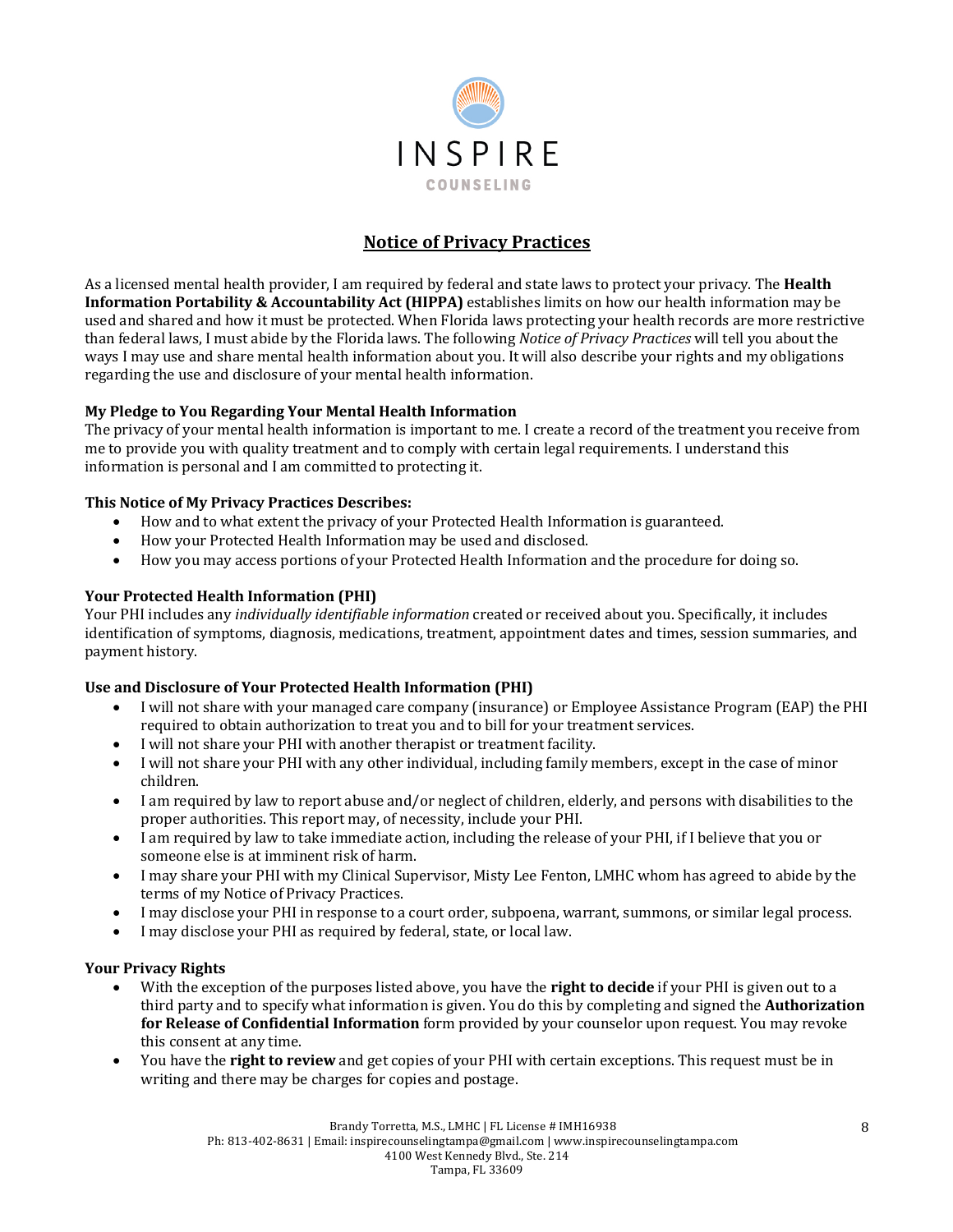

- You may **request that corrections or additions be made** to your PHI if you believe that there is an error or a significant omission.
- You may **request additional restrictions** on y use or disclosure of your PHI.
- You may **request that I use an alternative way to communicate with you in a confidential manner** or communicate with you at an alternative location about your PHI.
- You may **obtain a list of the times I have disclosed your health information** for purposes other than treatment, payment, healthcare operations, and other specified exceptions.
- You will **receive a paper copy of my Notice of Privacy Practices** for your records.
- You have the **right to file a written complaint** with the U.S. Department of Health and Human Services if you believe your privacy rights have been violated.

#### **My Legal Duty**

As a licensed mental health provider, I am required to abide by the terms of this notice. However, I reserve the right to change my privacy practices and the terms of this notice at any time provided the changes are permitted by law or meet any new requirement implemented by law for the benefit of your PHI. Before I make any important changes to my privacy practices, I will revise this notice and make the new notice available to you on your first visit following revisions. Any changes in my privacy practices and the new terms of this notice will be effective form the date of the revision forward for all mental health information I keep. You are entitled to receive a copy of the most current notice and may obtain it at any time by request.

By signing below, I acknowledge that I have read the preceding information and have kept a copy of this notice *for* my personal records. I acknowledge that all questions I have asked regarding my privacy have been *answered in an acceptable manner.*

**Parent/Guardian Signature Date**

**\_\_\_\_\_\_\_\_\_\_\_\_\_\_\_\_\_\_\_\_\_\_\_\_\_\_\_\_\_\_\_\_\_\_\_\_\_\_\_\_\_\_\_\_\_\_\_\_\_\_\_\_\_\_\_\_\_\_\_\_\_\_\_\_\_\_\_\_\_\_\_\_\_\_\_\_\_\_\_\_\_\_\_\_\_\_\_ \_\_\_\_\_\_\_\_\_\_\_\_\_\_\_\_\_\_\_**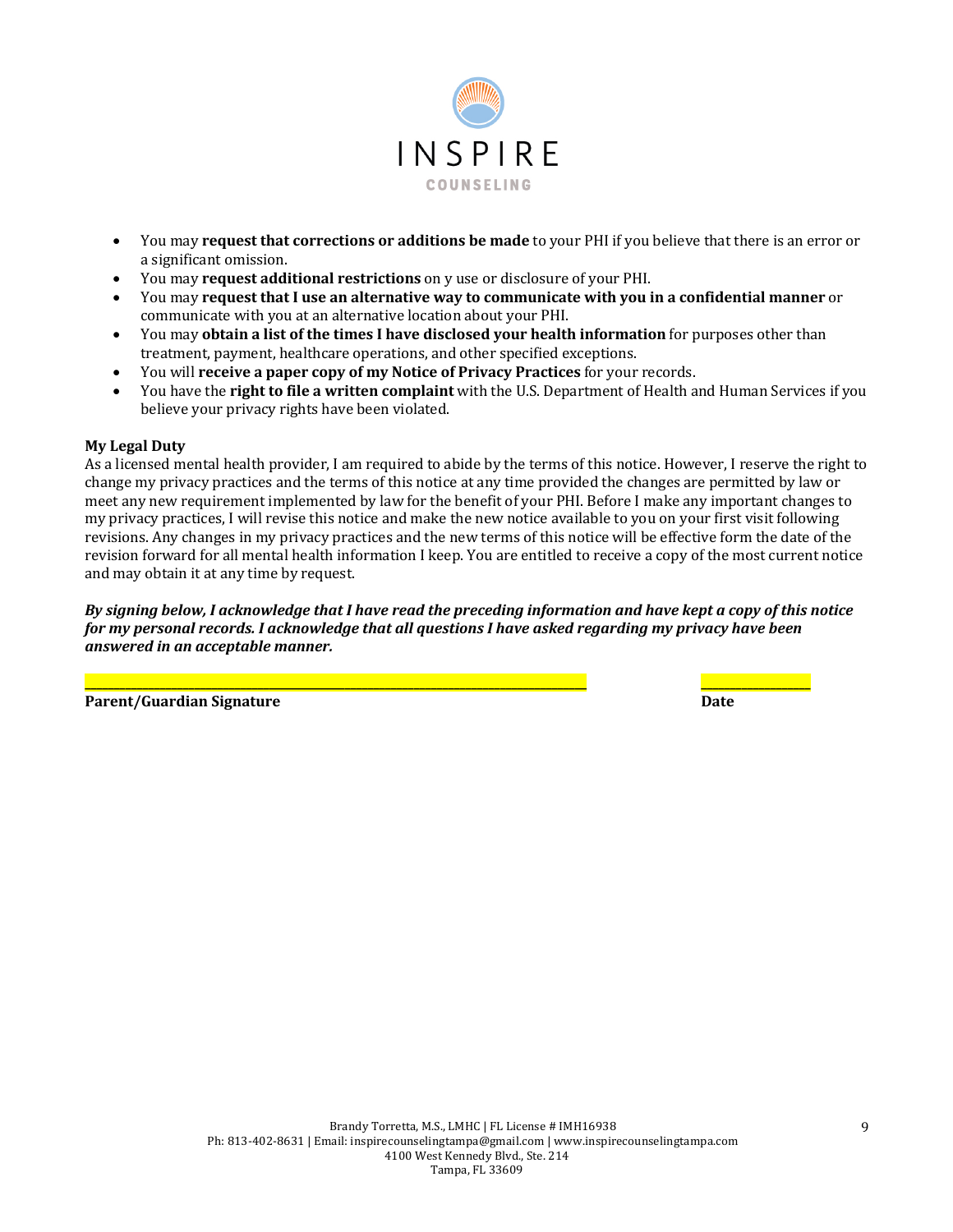

## **Client Policies and Information**

#### **Client Expectations of the Counseling Process and Outcomes**

Your goals and expectations are more likely to be met when you understand the nature and limitations of counseling. Generally, counseling is most useful in helping people improve their self-awareness to allow positive change in their life. Counseling provides a safe and confidential atmosphere to examine the way you choose to process information and to help you expand your ability to react to the world around you. Most people experience improvement or resolution of their concerns that brought them to counseling. However, there are no guarantees and there may be risks. For example, counseling could open up new level of awareness that could cause discomfort. We will work together as a team towards your personal counseling goals, but you determine the nature and amount of change you wish to make.

#### **Office Visits**

Hourly rates are based on a 50-minute session, which allows for necessary documentation time. At times, sessions may be slightly longer or shorter based on the therapist's judgement to maximize the quality of the session. After our initial session, we will determine together the frequency and availability of continued sessions. While the length of therapy varies from client to client, it is my aim to work together until resolution is found. It is your right as a client to terminate therapy at any time or to seek a second opinion from another therapist. Payments are to be made at the end of each session and accepted forms of payment include cash, check, or debit/credit card. When requested, documentation can be provided to assist you in seeking reimbursement from your insurance provider. **Please notify me** of appointment cancelations at least 24 hours in advance of your appointment time to avoid a late cancelation/missed appointment fee. However, you will not be charged in cases of emergency situations.

#### **Methods of Contact**

On occasion, there might be a need to have contact outside a normal session. To preserve your confidentiality, I request that email or text be used only to schedule or confirm appointment dates/times as I cannot assume responsibility for the security maintenance of electronic transmissions. In times of immediate crisis or emergency, I may be contacted by phone. If it is outside normal business hours of 9 AM to 7 PM, please leave a message ad I will return your call as soon as possible. If you have a life-threatening emergency, please call 911 or the Tampa Bay **Crisis Center at 211 for immediate assistance.** 

#### **Confidentiality**

The notion of confidentiality is paramount in counseling. Everything disclosed between the therapist and client is confidential, unless authorized by the client or required by law. A client may authorize the release of confidential information by signing an *Authorization for Release of Confidential Information* form, which will be provided to you upon request. I will not release any confidential information without this written authorization, unless such release is otherwise authorized or required by law. **The law requires mandated release of confidential information in the** case of child abuse or neglect, if the client has intent to harm himself/herself or others, or in the case of a **court subpoena.** For additional details on how your information may be used and our rights to our health care information, please refer to the Notice of Privacy Practices that you received.

By signing below, I acknowledge I have read the preceding information, understand my rights as a client and all *general policies, and acknowledge I have kept a copy of this notice for my personal records.* 

**Parent/Guardian Signature Date**

**\_\_\_\_\_\_\_\_\_\_\_\_\_\_\_\_\_\_\_\_\_\_\_\_\_\_\_\_\_\_\_\_\_\_\_\_\_\_\_\_\_\_\_\_\_\_\_\_\_\_\_\_\_\_\_\_\_\_\_\_\_\_\_\_\_\_\_\_\_\_\_\_\_\_\_\_\_\_\_\_\_\_\_\_\_\_\_ \_\_\_\_\_\_\_\_\_\_\_\_\_\_\_\_\_\_\_**